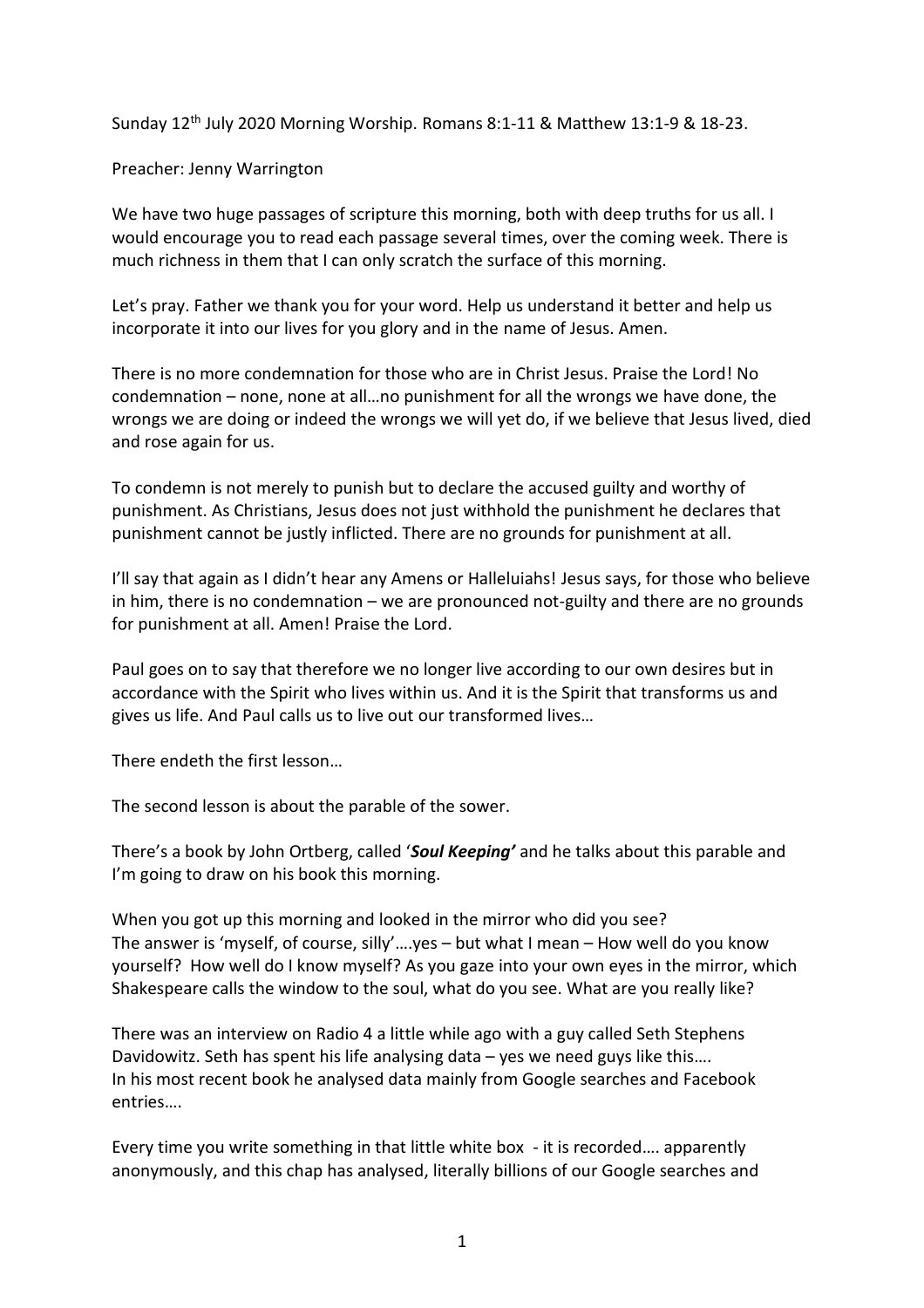Facebook entries – and came to the very sad conclusion that 'everybody lies'. And that's the title of his book 'Everybody lies'.

He said that people lie to their friends, they lie to their doctors, they lie in surveys and most interestingly, they lie to themselves – we lie to ourselves. We believe things about ourselves that are just not true.

I have a recurrent dream…. Less so recently for obvious reasons….but the dream goes a bit like this…..I am in a panic because I am about to take my medical exams and I am convinced I will fail them because I don't think I know anything….. Now, I was a doctor for 33 years for goodness sake – and yet I still worried people will find out I was a fraud…I'm not! I did pass my exams!!!…it's ok!!!..

It's just we can be afraid that, if **we** think we are a fraud – others will discover that too… Good old imposter syndrome…but who is the real you?

We're going to take a look at our passage this morning, this parable of Jesus. - about the sower, the seed and the soil.

And I'd like you to consider God as the sower, who generously sows the seeds of his kingdom…This whole section in Matthew is about God's kingdom and what he's like. So God's the sower and I'd like you to consider God sowing his seed in us, in you and me.

Ortberg suggests that Jesus is not teaching about soil, well he's clearly not teaching about soil! - but he suggests Jesus is teaching about the soul; about our inner life, about the inner life of you and me and of all who hear the Gospel.

He suggests that *'We each have an outer life and an inner one. My outer self is the public, visible me. My accomplishments, my work and my reputation.'*

And most of the time, that's where we operate - we don't think about our internal life, most of us don't, if we're honest - we just get on with our everyday life …. on a very superficial level, just reacting to whatever life throws at us.

But we're more than a superficial façade.

We are made up of body mind and spirit. And then there's the **soul – the unique you.** Even if we lose a limb, even if we lose our memory – we are still a person – we still have a unique soul. When God breathed His Spirit into mankind – we became living souls.

Let's not get too bogged down on what exactly a soul is… It's God who gave us our soul and as it says in Psalm 23 v 3 it is God who restores and refreshes it.

In the parable, the seed falls on 4 different soils, the **path**, the **rocky**, the **thorny** and the **good** and so we're going to look at these in terms of souls.

So firstly, the path.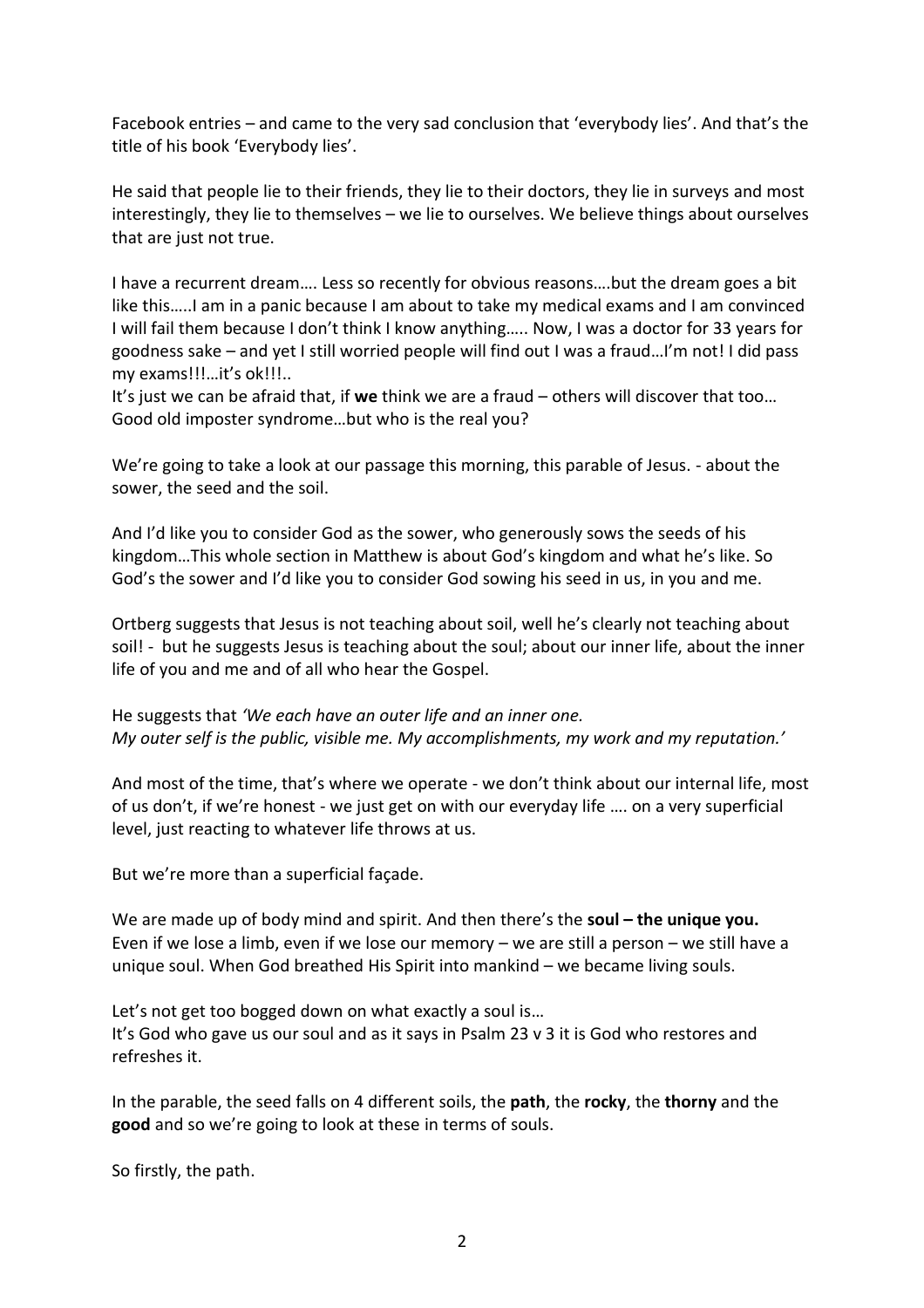## **Some souls are hard**

*V4 says 'A farmer went out to sow his seed. As he was scattering the seed, some fell along the path, and the birds came and ate it up.*

*Paths* in Jesus day- weren't made of concrete but of hard compacted earth.

Souls can get like that, can't they? Those who have been walked on, who have been walked all over by others, they can get hard, bitter or angry. Sometimes you can get so hard that you don't care anymore, you don't care about yourself or about others. And hard souls can get mean - - as the saying goes: Hurt people, hurt people.

Jesus explained – in v19

*v19 when anyone hears the message about the kingdom and does not understand it, the evil one comes and snatches away what was sown in their heart.*

Life can make us hard. It can turn us away from seeking God … and please hear me, I'm not condemning anyone…remember there is no condemnation for those who are in Christ Jesus.

But as it says in 1 Peter 5:8 *'Your enemy the devil prowls around like a roaring lion looking for someone to devour.'* And there's nothing better the devil loves than a hard, bitter soul.

But you know? the good news is…. God loves them more. The sower keeps on sowing….. God is so generous, so patient, God's Spirit is still at work. And even the hardest souls can be softened and God can break through.

Have you ever seen a little seedling pushing its way through concrete- cracking the hard surface…one tiny seed from God can break through a hardened heart. The seed is strong.

So, if that's you, this morning and your soul feels hard or bitter or resistant to God's word right now – take comfort –The sower will keep on sowing and the seed is powerful.

## **The second soil, the second Soul are shallow ones…**

Verse 5 says*, 'Some seed fell on rocky places, where it did not have much soil. It sprang up quickly, because the soil was shallow. But when the sun came up, the plants were scorched, and they withered because they had no root.'*

Richard Foster said, 'Superficiality is the curse of our age.' A new fad comes along and that grabs our attention and off we go in a different direction.

As a preacher and teacher, I read this parable with trepidation….if we, if I give a superficial message of the Gospel and maybe hype it up to sound attractive, forgetting to talk about the difficult message of the pain of the cross, the cross Jesus bore on our behalf and the cross which we are all called to carry. If we miss out the part about how life can be tough or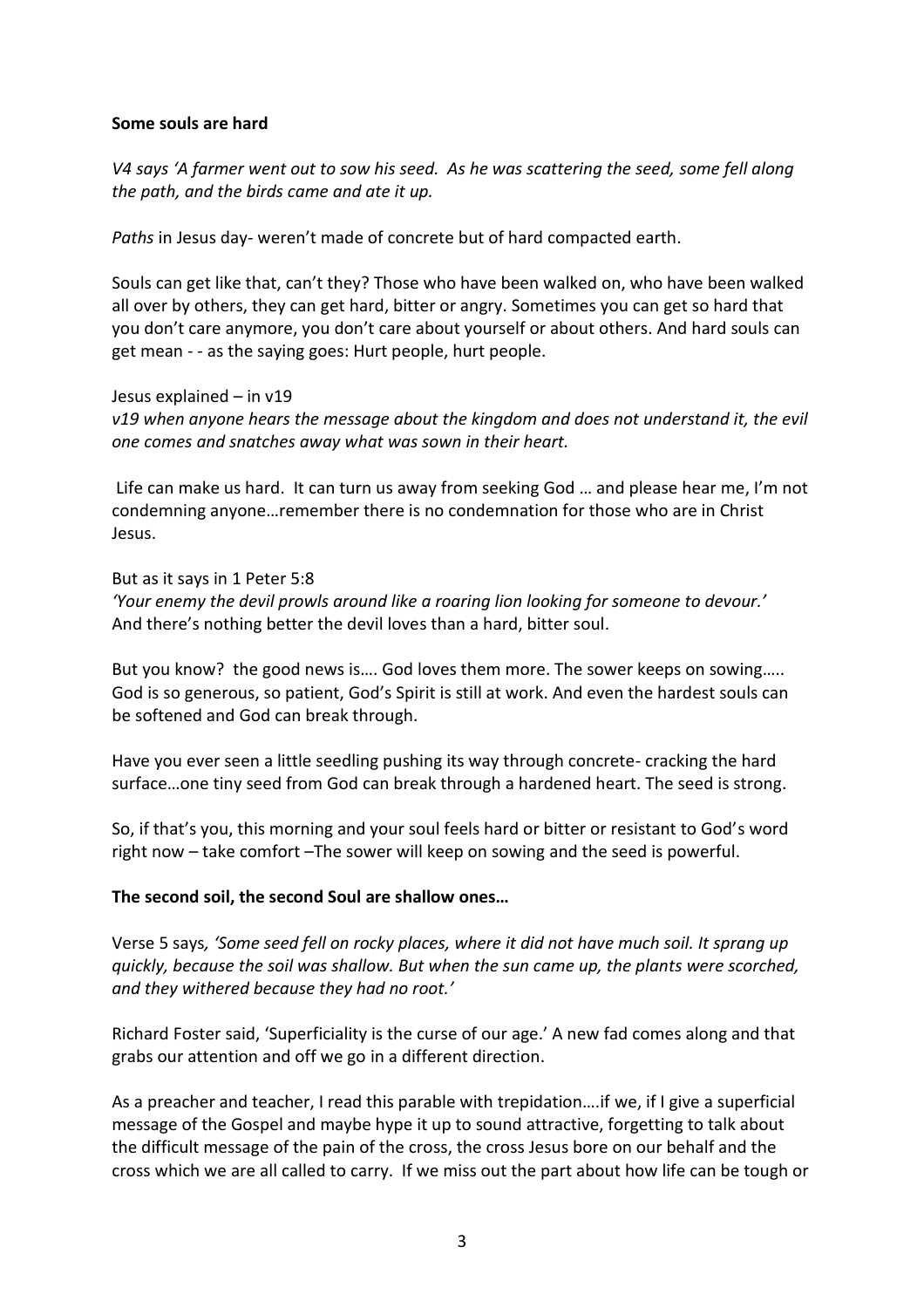the inevitable opposition we will face as believers, then we will reap what we preach – people who fall away from the faith.

And that, my friends, extends to you too - as sowers of the message. Matthew 28: 19 *Therefore go and make disciples of all nations, baptising them in the name of the Father and of the Son and of the Holy Spirit, and teaching them* - we are all teachers –or sharers - of the gospel and we mustn't dilute it.

If our souls live in the superficial and have no depth – if we live most of the time in the external self – then when a crisis comes, it is all too easy to fall away.

How deep are your roots? How well do you know the Gospel? OK, Jenny challenge time…Could you explain the Gospel in 50 words? Now there's a challenge. Will you write down the Gospel in 50 words and share it with me…or better still with someone else! If you're not sure, if you can't explain the Gospel in 50 words find a friend to talk about it, find a more mature Christian or email or phone Andrea or me.

And friends, it's okay, the sower continues to sow. It's God's mission – he'll work with you until you grow some deep roots.

Don't give up, keep coming and hearing God's work, hearing the Gospel. And remember the seed is powerful.

## **The third soil, the third soul are those who are choked**

The seed makes a good start in this soil. It was soft and deep – but then the thorns choked it out

Jesus explains in verse 22 that it can be the worries of the world and the deceitfulness of wealth choke the word.

For me, particularly, it can be busyness that chokes God's word. If I am too busy, I can't spend time just resting in God's presence, praying or reading and reflecting on his word, the bible.

Sometimes our lives are cluttered with too much stuff – that can be physical stuff cluttering our houses causing anxiety and distraction, and sometimes it's too much other activity like social media, watching TV and so forth and so there just isn't enough room for Jesus.

Many years ago, a good friend bought me this.

It's a little stone that on one side says, 'Be still' and on the other side says….'and know that I am God '– a daily reminder to put God first. It fits in my hand as I pray.

If you have a small pebble left from painting for the pebble garden, why not write on it 'Be still' and keep it close – maybe beside your kettle or in the place where you pray. A reminder to be with and listen to God each day.

We all need to weed, to declutter, take time to look at our souls and see where we are being choked and where our priorities lie.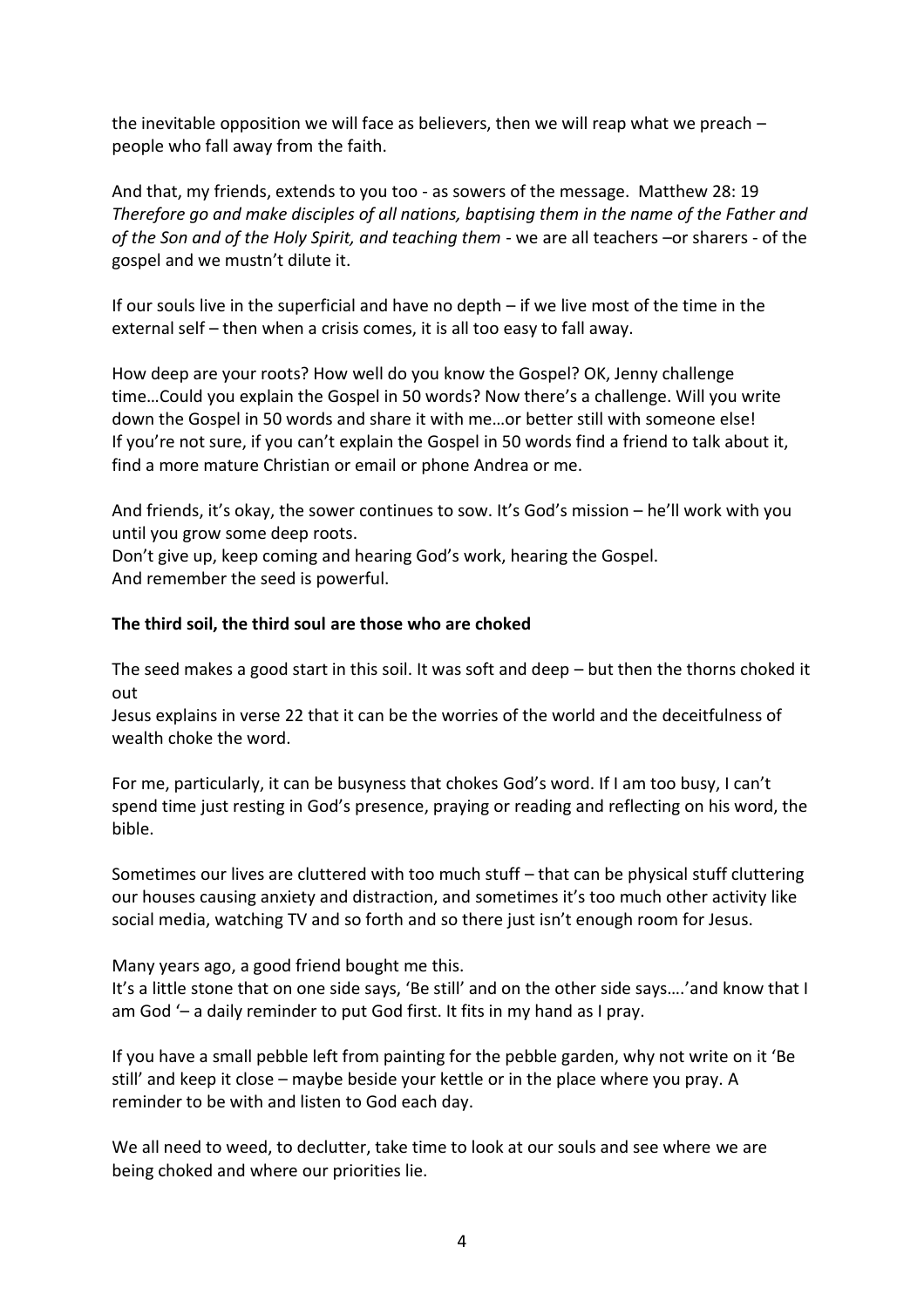Fortunately, the sower keeps sowing and the seed is powerful – and just like the prodigal son, we can keep coming back and be welcomed into the Father's arms.

And so, we come to the final soil, the final condition of our soul.

## **Some souls are good**

Verse 8 reads 'Still other seed fell on good soil, where it produced a crop - a hundred, sixty *or thirty times what was sown.'*

Jesus explains:

*the seed falling on good soil refers to someone who hears the word and understands it. This is the one who produces a crop, yielding a hundred, sixty or thirty times what was sown.'*

This is good soil, this is a good soul – one who hears the gospel message and takes it to heart. In Luke's gospel it goes like this – *those who…, hearing the word of God,…. hold it fast, in an honest and good heart*

Do you want to be good soil this morning?

So now to the how. How do we cultivate good soil, a good soul?

Well maybe by starting with a spiritual health check. By stopping and taking a good hard look at ourselves, because you know, I wonder if perhaps, we all have a bit of each of these soils inside us – I have if I'm honest. Jesus is calling us to look into the mirror and consider our souls.

Perhaps we all need to be a little softer, a little kinder. We all need to put down deeper roots by praying and studying the bible more? And we all need to set aside some of the distractions of life?

And may I encourage you, if you say nothing else when you first wake up in the morning, say 'Come Holy Spirit'. You see, God, the sower will keep on sowing and Jesus, the seed in you is powerful enough to beat death and rise again - Our role, our role in God's unfolding story, is to open our hearts and souls to His powerful transforming Holy Spirit.

But there's one more thing…The word 'understands in verse 23 where it says *good soil refers to someone who hears the word and understands it.* The word understands is a verb, a doing word. It's not just about passively, intellectually understanding but about perceiving and **doing** the preferred will of God.

We are called to be radical disciples who know we are saved, who know there is no condemnation for those who are in Christ Jesus

…and who are actively looking to bring others to Jesus so they may know the same. We are called to bring in a plentiful harvest, the good soul produces a crop a hundred, sixty or thirty times what was sown.